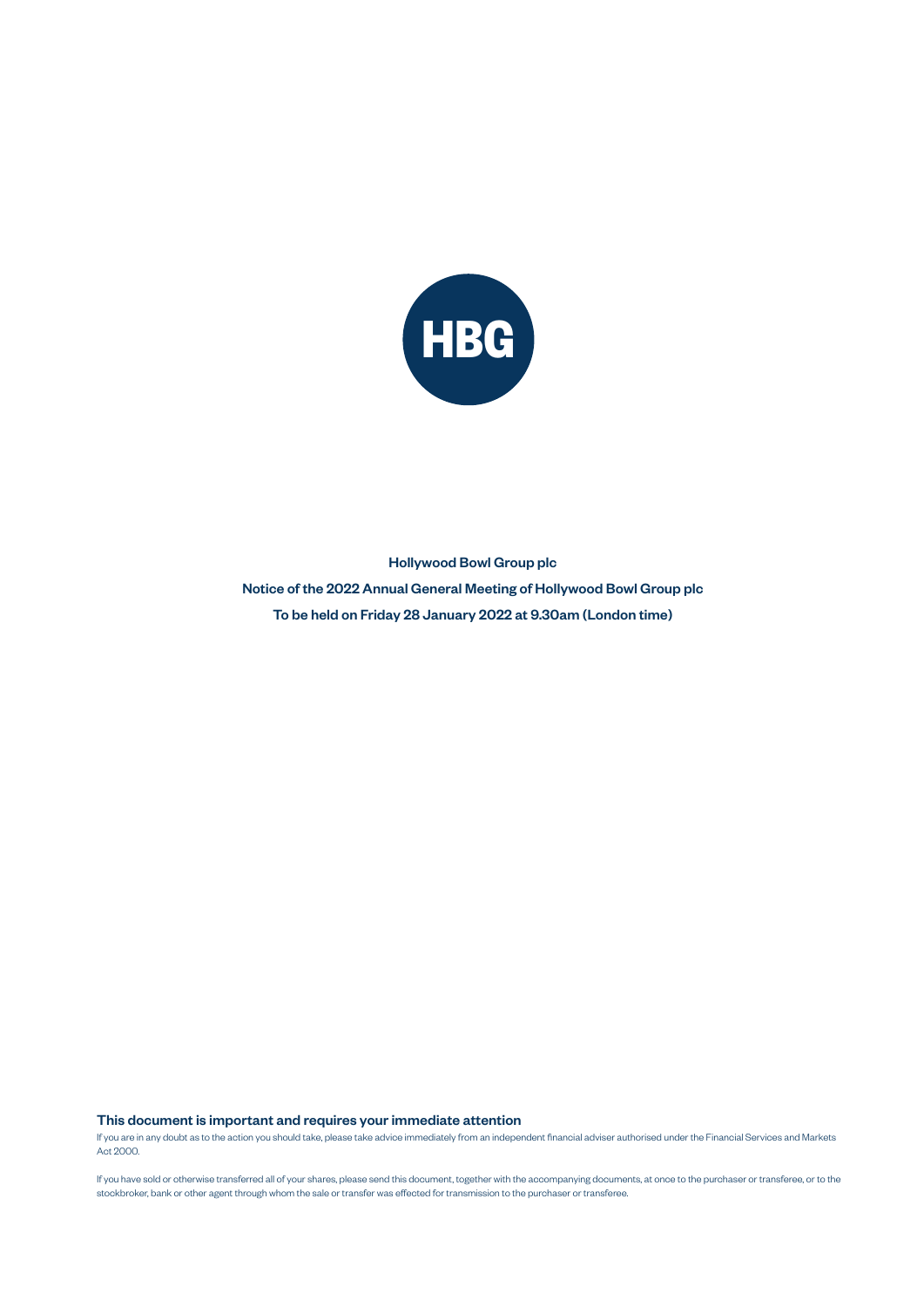### 23 December 2021

#### Dear shareholder,

On behalf of the directors of Hollywood Bowl Group plc (together the 'Directors'), it gives me great pleasure to write to you with details of the 2022 Annual General Meeting ('AGM') of Hollywood Bowl Group plc (the 'Company') which will be held at Investec Bank plc, 30 Gresham Street, London EC2V 7QP on Friday 28 January at 9.30am (London time).

The formal Notice of AGM is set out on the following pages of this document, detailing the resolutions that the shareholders are being asked to vote on along with explanatory notes of the business to be conducted at the AGM.

#### Covid-19 and attending the AGM

We are intending to hold the AGM this year as a physical meeting. We are, however, asking shareholders to confirm their attendance to us in advance, so that we can ensure that the meeting is held in a safe, and appropriately socially distanced, manner. Therefore, if you plan to attend the AGM in person, we ask that you email [hollywoodbowl@prismcosec.com](mailto:hollywoodbowl@prismcosec.com) by 9.30am on Wednesday 26 January 2022.

The Board will monitor developments in relation to the coronavirus pandemic. If the UK Government's guidelines on social distancing and/or coronavirus measures change between now and the date of the AGM, any adjustments required in relation to the AGM will be announced as soon as practically possible through the Company's website at<https://www.hollywoodbowlgroup.com>and, where appropriate, by RNS announcement. Therefore, please check the Company's website regularly in the run up to the meeting.

### Proposed remuneration policy (the "Policy")

The Directors' Remuneration Policy was last approved by shareholders at our 2020 annual general meeting, and the usual three-year cycle would have required us to next submit the Remuneration Policy to a binding shareholder vote at the 2023 AGM. However, following a significant minority of shareholders voting against the Directors' Remuneration Report at the Company's 2021 AGM, Claire Tiney (our Remuneration Committee Chair) and I engaged with a number of our significant shareholders to seek to understand the reasons for the adverse feedback. Although this was primarily due to the Committee's decision to allow the 2018 LTIP award to partially vest, and other feedback indicated that shareholders were generally supportive of our existing Policy, we decided it would be appropriate to bring forward the normal three-yearly review of the Policy to this year. Accordingly we are inviting you to approve a new Policy for Directors this year in addition to the customary advisory vote on the Directors' Remuneration Report. Details of the changes proposed to the Policy are set out in Claire's introductory statement to the Directors' Remuneration Report on pages 67 and 68 of our 2021 Annual Report.

#### Action to be taken

In line with our commitment to being a more environmentally friendly company, we will not be issuing hard copy proxy forms for the 2022 AGM in the post. Instead, you may appoint a proxy online at [www.signalshares.com](http://www.signalshares.com). You will need your Investor Code, which can be found on your share certificate. If you require assistance, or if you would like to request a paper proxy form, please contact our registrar, Link Group, whose contact details are set out in this document. If your shares are held in CREST, you may vote electronically via CREST as detailed in the notes to the Notice of AGM on page 9.

Whether or not you are able to attend the AGM in person, we strongly encourage you to vote in advance by appointing the Chairman as **your proxy.** This will ensure that your vote is included in the poll regardless of any further restrictions on our ability to welcome shareholders to the AGM.

Please complete and submit a proxy appointment in accordance with the notes to the Notice of the AGM set out in this document. To be valid, the proxy appointment must be received no later than 9.30am on Wednesday 26 January 2022.

The appointment of a proxy, (whether online or in hard copy) and voting electronically will not prevent you from attending and voting at the AGM in person if you wish. If I am appointed as proxy I will, of course, vote in accordance with any instructions given to me. If I am given discretion as to how to vote, I will vote in favour of each of the resolutions to be proposed at the AGM.

#### **Questions**

Shareholders are invited to submit questions on any business to be dealt with at the AGM in advance of the meeting via email at [hollywoodbowl@prismcosec.com.](mailto:hollywoodbowl@prismcosec.com) Please see note 12 on page 9 of this document for more details of when and how to ask questions in advance.

#### Recommendation

The Directors believe that the resolutions set out in the Notice of AGM are in the best interests of the Company and its shareholders as a whole and unanimously recommend that shareholders vote in favour of all of the resolutions to be proposed at the AGM. The Directors who own Ordinary Shares intend to vote in favour of the resolutions to be proposed at the AGM.

I thank you for your continued support.

Yours faithfully

**Peter Boddy**

Chairman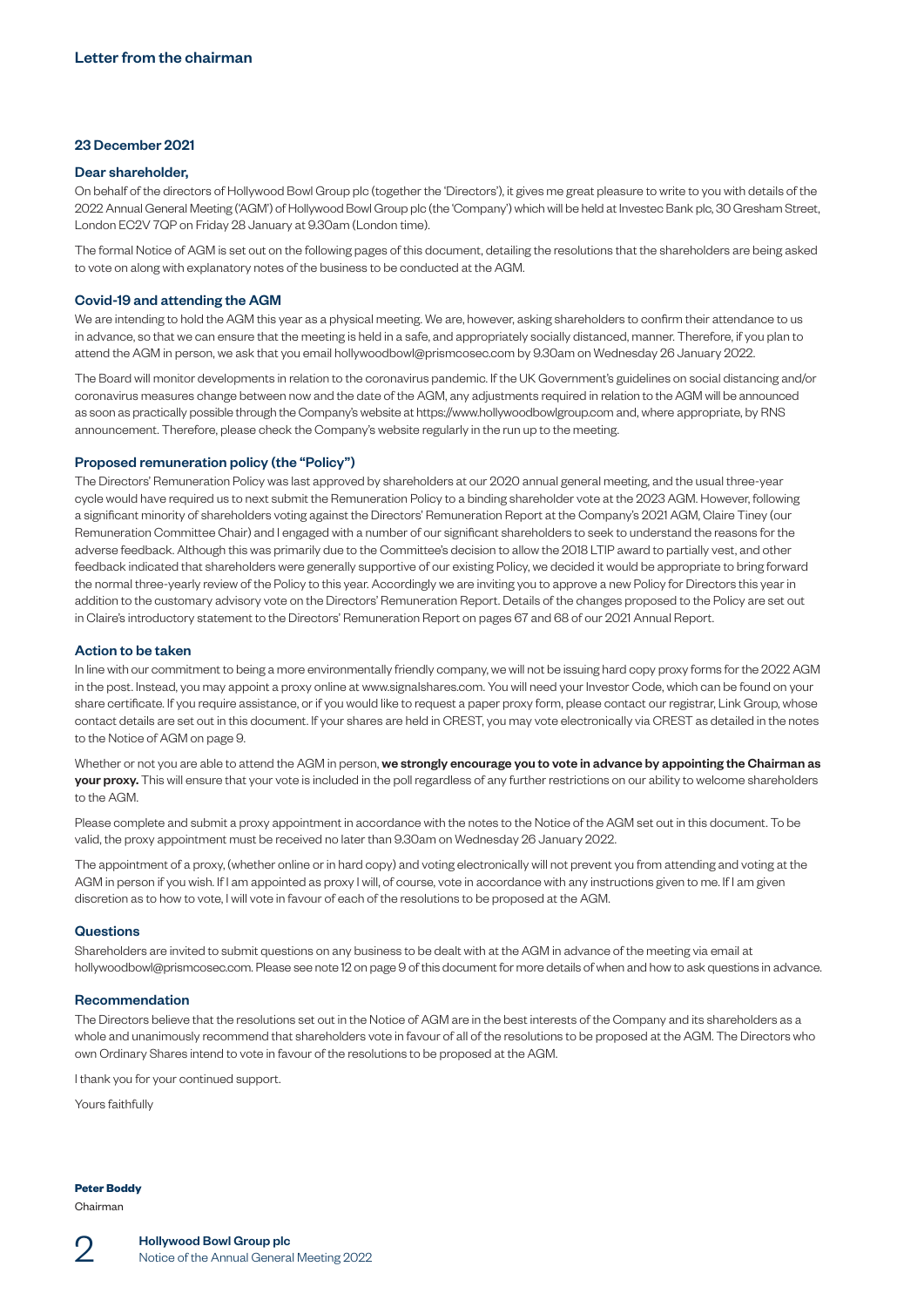NOTICE IS HEREBY GIVEN that the ANNUAL GENERAL MEETING of Hollywood Bowl Group plc (the 'Company') will be held at Investec Bank plc, 30 Gresham Street, London EC2V 7QP on Friday 28 January 2022 at 9.30am (London time) to consider and, if thought appropriate, pass the following resolutions of which resolutions 1 to 13 will be proposed as ordinary resolutions and resolutions 14 to 17 will be proposed as special resolutions.

## Ordinary resolutions

#### Report and accounts

1. To receive the Directors' report and the accounts for the Company for the year ended 30 September 2021 (the "Annual Report").

#### Directors' remuneration

- 2. To approve the Directors' Remuneration Report for the year ended 30 September 2021, excluding the Directors' Remuneration Policy set out on pages 71 to 79 of the Annual Report.
- 3. To approve the Directors' Remuneration Policy, the full text of which is set out on pages 71 to 79 of the Company's Annual Report.

#### **Directors**

- 4. To elect Melanie Dickinson as a Director
- 5. To re-elect Nick Backhouse as a Director.
- 6. To re-elect Peter Boddy as a Director.
- 7. To re-elect Stephen Burns as a Director.
- 8. To re-elect Laurence Keen as a Director.
- 9. To re-elect Ivan Schofield as a Director.
- 10. To re-elect Claire Tiney as a Director.

#### Auditors

- 11. To re-appoint KPMG LLP as auditors of the Company to hold office from the conclusion of this AGM until the conclusion of the next AGM at which accounts are laid before the Company.
- 12. To authorise the Audit Committee of the Company to fix the remuneration of the auditors.

#### Directors' authority to allot shares

- 13. To generally and unconditionally authorise the Directors pursuant to and in accordance with Section 551 of the Companies Act 2006 (the "2006 Act") to exercise all the powers of the Company to allot shares or grant rights to subscribe for or to convert any security into shares in the Company:
	- (A) up to an aggregate nominal amount of £568,770; and
	- (B) comprising equity securities (as defined in Section 560(1) of the 2006 Act) up to a further aggregate nominal amount of £568,770 in connection with an offer by way of a rights issue;

 such authorities to apply in substitution for all previous authorities pursuant to Section 551 of the 2006 Act and to expire at the end of the next Annual General Meeting or on 31 March 2023, whichever is the earlier, but in each case so that the Company may make offers and enter into agreements during the relevant period which would, or might, require shares to be allotted or rights to subscribe for or to convert any security into shares to be granted after the authority ends.

For the purposes of this resolution, "rights issue" means an offer to:

- (i) ordinary shareholders in proportion (as nearly as may be practicable) to their existing holdings; and
- (ii) holders of other equity securities if this is required by the rights of those securities or, if the Directors consider it necessary, as permitted by the rights of those securities,

 to subscribe for further securities by means of the issue of a renounceable letter (or other negotiable document) which may be traded for a period before payment for the securities is due, but subject in both cases to such exclusions or other arrangements as the Directors may deem necessary or expedient in relation to treasury shares, fractional entitlements, record dates or legal, regulatory or practical problems in, or under the laws of, any territory.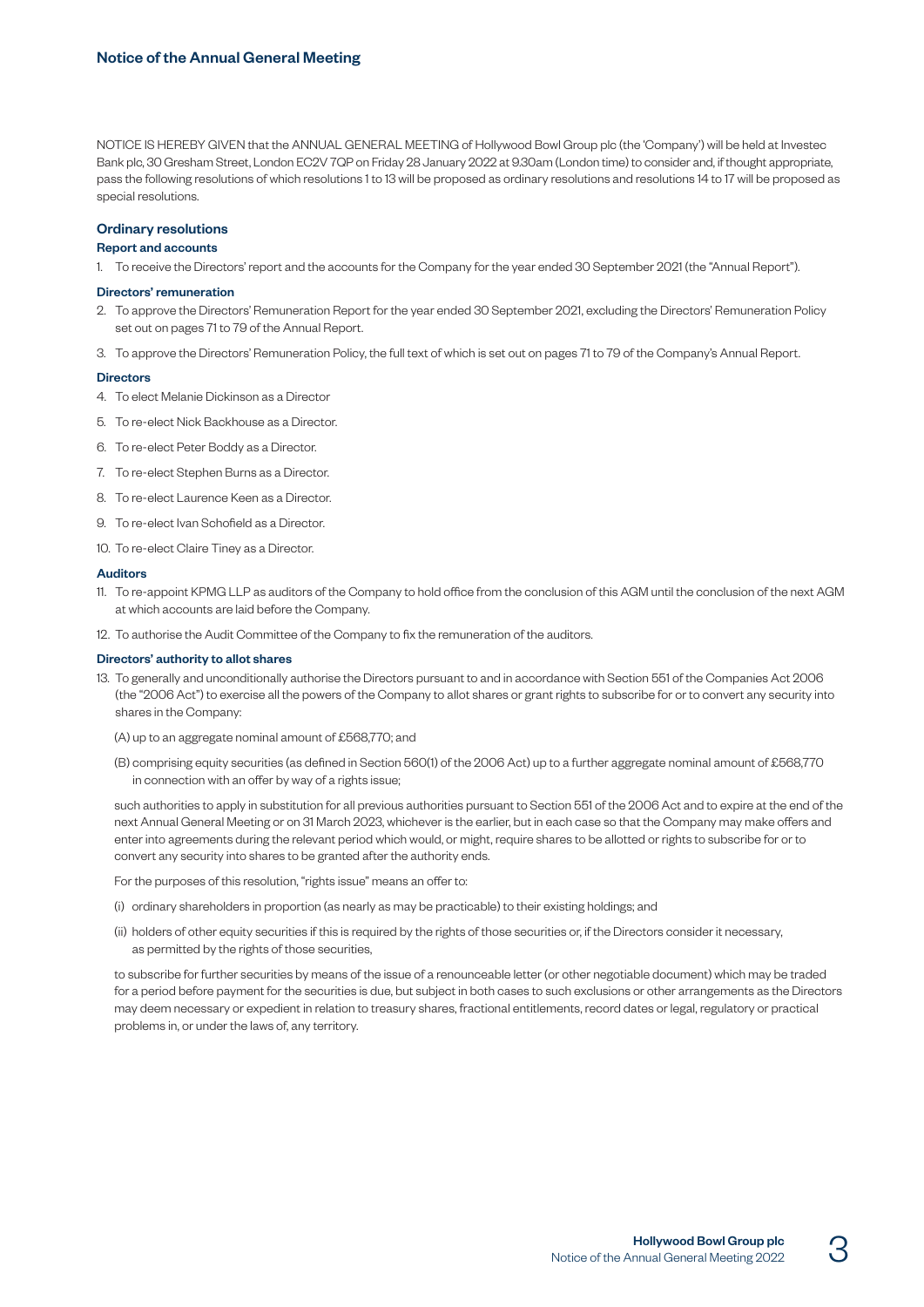#### Special resolutions

#### Disapplication of pre-emption rights

14. That if resolution 13 is passed, the Directors be authorised to allot equity securities (as defined in the Companies Act 2006) for cash under the authority given by that resolution and/or to sell ordinary shares held by the Company as treasury shares for cash as if section 561 of the Companies Act 2006 did not apply to any such allotment or sale, such authority to be limited:

(A) to allotments for rights issues and other pre-emptive issues; and

(B) to the allotment of equity securities or sale of treasury shares (otherwise than under paragraph (A) above) up to a nominal amount of £85,315:

 such authority to expire at the end of the next AGM of the Company or, if earlier, at the close of business on 31 March 2023 but, in each case, prior to its expiry the Company may make offers, and enter into agreements, which would, or might, require equity securities to be allotted (and treasury shares to be sold) after the authority expires and the Directors may allot equity securities (and sell treasury shares) under any such offer or agreement as if the authority had not expired.

15. That if resolution 13 is passed, the Directors be authorised in addition to any authority granted under resolution 14 to allot equity securities (as defined in the Companies Act 2006) for cash under the authority given by that resolution and/or to sell ordinary shares held by the Company as treasury shares for cash as if section 561 of the Companies Act 2006 did not apply to any such allotment or sale, such authority to be:

(A) limited to the allotment of equity securities or sale of treasury shares up to a nominal amount of £85,315; and

(B) used only for the purposes of financing (or refinancing, if the authority is to be used within six months after the original transaction) a transaction which the Board of the Company determines to be an acquisition or other capital investment of a kind contemplated by the Statement of Principles on Disapplying Pre-Emption Rights most recently published by the Pre-Emption Group prior to the date of this notice,

 such authority to expire at the end of the next AGM of the Company or, if earlier, at the close of business on 31 March 2023 but, in each case, prior to its expiry the Company may make offers, and enter into agreements, which would, or might, require equity securities to be allotted (and treasury shares to be sold) after the authority expires and the Directors may allot equity securities (and sell treasury shares) under any such offer or agreement as if the authority had not expired.

#### Authority to purchase own shares

- 16. To unconditionally and generally authorise the Company for the purpose of Section 701 of the 2006 Act to make market purchases (as defined in Section 693(4) of the 2006 Act) of ordinary shares of £0.01 each in the capital of the Company provided that:
	- a. the maximum number of ordinary shares which may be purchased is 17,063,118;
	- b. the minimum price which may be paid for each share is £0.01;
	- c. the maximum price which may be paid for an ordinary share is an amount equal to the higher of (i) 105 per cent. of the average of the closing price of the Company's ordinary shares as derived from the London Stock Exchange Daily Official List for the five business days immediately preceding the day on which such ordinary share is contracted to be purchased and (ii) an amount equal to the higher of the price of the last independent trade of an ordinary share and the highest current independent bid for an ordinary share as derived from the London Stock Exchange Trading System; and
	- d. this authority shall expire at the conclusion of the Company's next Annual General Meeting or, if earlier, 31 March 2023 (except in relation to the purchase of ordinary shares the contract for which was concluded before the expiry of such authority and which might be executed wholly or partly after such expiry) unless such authority is renewed prior to such time.

#### Notice of general meetings

17. To authorise the Directors to call a general meeting other than an AGM on not less than 14 clear days' notice.

By order of the Board

### **Prism Cosec Limited**

Company Secretary 23 December 2021

Registered in England and Wales No. 10229630

Registered Office: Focus 31 West Wing Cleveland Road, Hemel Hempstead Industrial Estate, Hemel Hempstead, Hertfordshire, England HP2 7BW

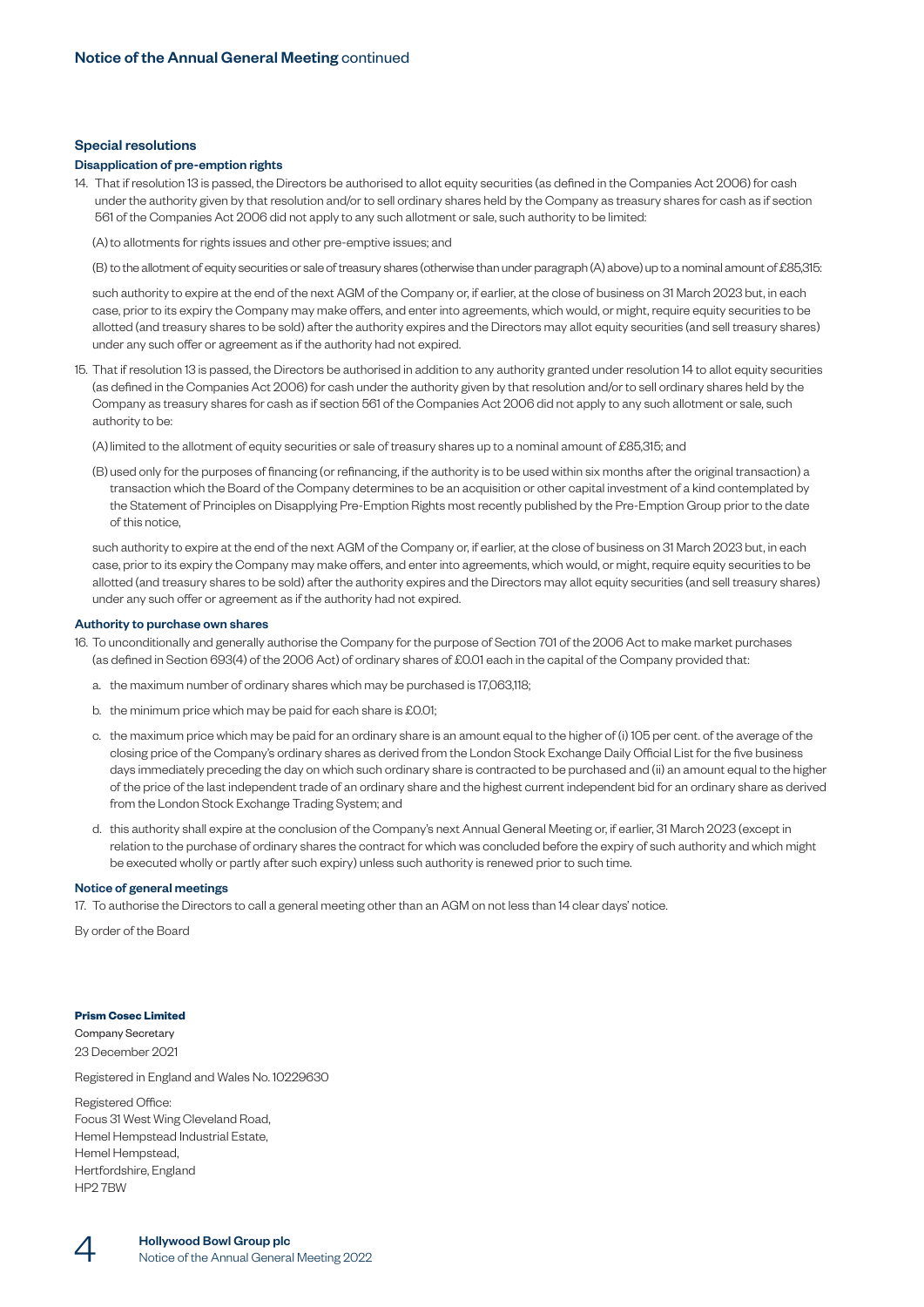#### The notes on the following pages give an explanation of the proposed resolutions.

Resolutions 1 to 13 are proposed as ordinary resolutions. For each of these resolutions to be passed, more than half of the votes cast must be in favour of the resolution. resolutions 14 to 17 are proposed as special resolutions. For each of these resolutions to be passed, at least three-quarters of the votes cast must be in favour of the resolution.

#### Resolution 1: Report and accounts

The first item of business is the receipt by the shareholders of the Directors' report and the accounts of the Company for the year ended 30 September 2021 (the "Annual Report"). The Directors' report, the accounts and the report of the Company's auditors on the accounts and on those parts of the Directors' Remuneration Report that are capable of being audited are contained within the Annual Report.

#### Resolution 2: Annual remuneration report

This resolution seeks shareholder approval of the Directors' Remuneration Report, excluding the Directors' Remuneration Policy which is set out on pages 71 to 79 of the Annual Report. The Company's auditors, KPMG LLP, have audited those parts of the Directors' Remuneration Report that are required to be audited and their report may be found on pages 91 to 98 of the Annual Report.

This resolution is subject to an 'advisory vote' by shareholders. In the event that the resolution is not passed, payments made or promised to Directors will not have to be repaid, reduced or withheld.

#### Resolution 3: Directors' remuneration policy

The Directors' Remuneration Policy is contained in the Directors' Remuneration Report and can be found at pages 71 to 79 of the Annual Report. The Directors are required to seek shareholder approval for a Remuneration Policy at least every three years, except in the event that a change to the Policy is proposed or the advisory vote on the Directors' Remuneration Report is not passed in any year subsequent to the approval of the Policy.

As noted in the Chairman's letter, the Remuneration Committee has decided to submit a new Remuneration Policy (the "Policy") for shareholder approval at the 2022 AGM. Accordingly, shareholders are invited to approve the new Directors' Remuneration Policy by voting on resolution 3. The Policy sets out the Company's forward looking policy on Directors' remuneration and is subject to a binding shareholder vote. If resolution 3 is passed, the Policy will take effect from the date of the AGM (the Effective Date) and, from the Effective Date, the Company may not make a remuneration payment or payment for loss of office to a person who is, or is to be, or has been a director of theCompany unless that payment is consistent with the approved Policy, or such payment has otherwise been approved by a shareholders' resolution. If resolution 3 is not passed, the Remuneration Policy approved at the 2020 annual general meeting will continue in effect.

#### Resolutions 4 to 10: Re-election of directors

In accordance with In accordance with the Company's Articles of Association all directors of the Company, having not previously been elected by shareholders, are required to submit themselves for election by shareholders. Melanie Dickinson will therefore submit herself for election by shareholders having been appointed to the Board since the Company's 2021 AGM. In addition, the Board continues to comply with the UK Corporate Governance Code requirement that all other Directors submit themselves for re-election by shareholders.

Biographical details of each of the Directors who are seeking re-election appear on pages 10 and 11 of this document. The Board believes that each Director brings considerable and wide ranging skills and experience to the Board as a whole and continues to make an effective and valuable contribution to the deliberations of the Board. Each Director has continued to perform effectively and demonstrate commitment to their role.

The Board carries out a review of the independence of its Directors on an annual basis. In considering the independence of the independent non-executive Directors proposed for re-election, the Board has taken into consideration the guidance provided by the UK Corporate Governance Code. Accordingly, the Board considers Nick Backhouse, Ivan Schofield and Claire Tiney to be independent in accordance with UK Corporate Governance Code.

It is the intention of the Board that all Directors will continue to submit themselves for annual re-election by shareholders.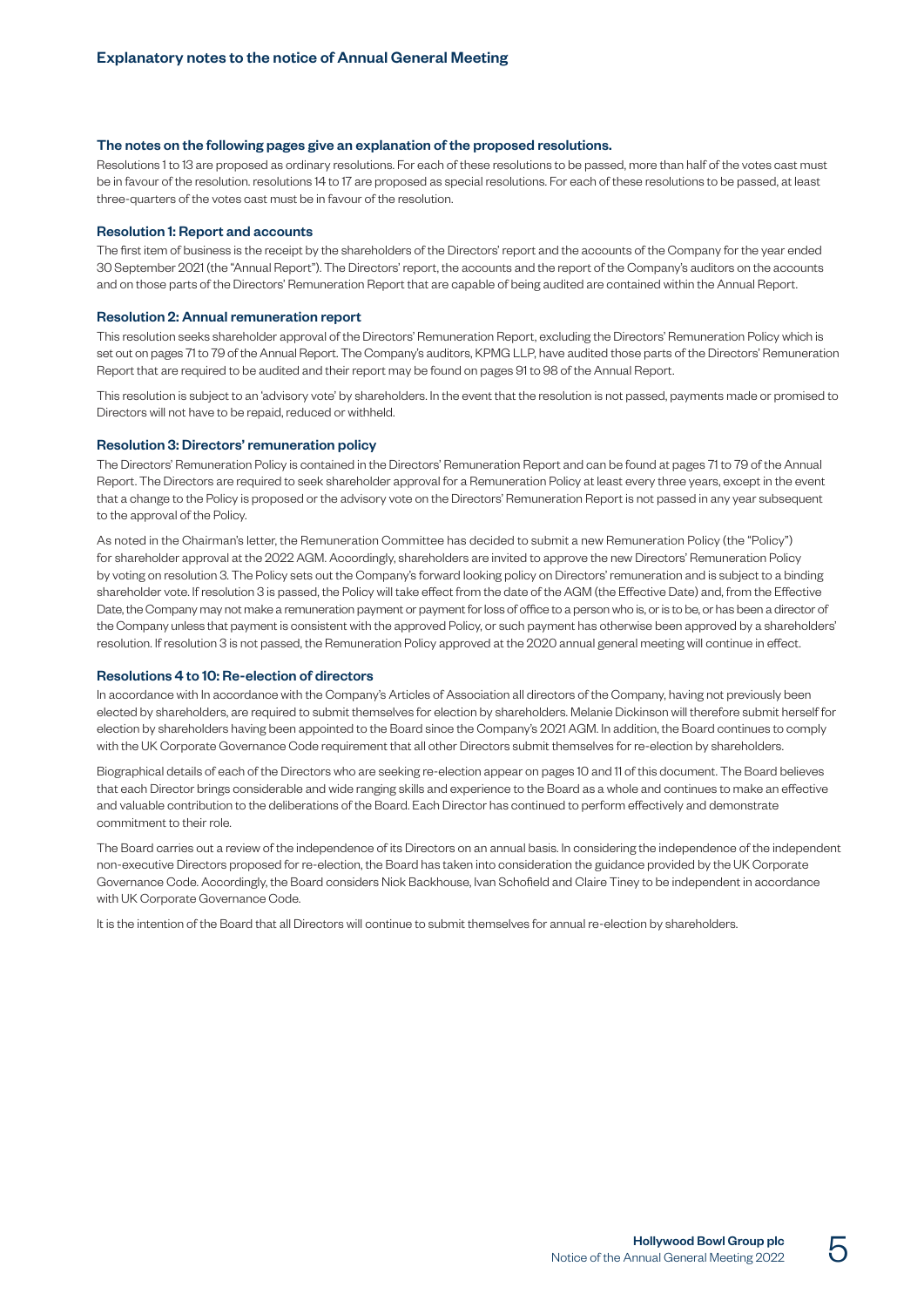#### Resolution 11: Re-appointment of auditors

The auditors of a company must be appointed or re-appointed at each general meeting at which the accounts are laid. resolution 11 proposes, on the recommendation of the Audit Committee, the appointment of KPMG LLP as the Company's auditors, until the conclusion of the next general meeting of the Company at which accounts are laid.

#### Resolution 12: Remuneration of auditors

This resolution seeks shareholder consent for the Audit Committee of the Company to set the remuneration of the Auditors.

#### Resolution 13: Directors' authority to allot

The purpose of resolution 13 is to renew the Directors' power to allot shares. The authority in paragraph (A) will allow the Directors to allot new shares and grant rights to subscribe for, or convert other securities into, shares up to approximately one third (33.3%) of the total issued ordinary share capital of the Company (exclusive of treasury shares) which as at 17 December 2021, being the latest practicable date prior to publication of this notice of meeting, is equivalent to a nominal value of £568,770.

The authority in paragraph (B) will allow the Directors to allot new shares and grant rights to subscribe for, or convert other securities into, shares only in connection with a rights issue up to a further nominal value of £568,770, which is equivalent to approximately one third (33.3%) of the total issued ordinary share capital of the Company (exclusive of treasury shares) as at 17 December 2021. The Company currently holds no shares in treasury.

There are no present plans to undertake a rights issue or to allot new shares other than in connection with employee share incentive plans. The Directors consider it desirable to have the maximum flexibility permitted by corporate governance guidelines to respond to market developments and to enable allotments to take place to finance business opportunities as they arise.

If the resolution is passed the authority will expire on the earlier of 31 March 2023 and the end of the Annual General Meeting in 2023.

#### Resolutions 14 and 15: Disapplication of pre-emption rights

If the Directors wish to allot new shares and other equity securities, or sell treasury shares, for cash (other than in connection with an employee share scheme), company law requires that these shares are offered first to shareholders in proportion to their existing holdings.

Resolution 14 deals with the authority of the Directors to allot new shares or other equity securities pursuant to the authority given by resolution 13, or sell treasury shares, for cash without the shares or other equity securities first being offered to shareholders in proportion to their existing holdings. Such authority shall only be used in connection with a pre-emptive offer, or otherwise, up to an aggregate nominal amount of £85,315, being approximately 5% of the total issued ordinary share capital of the Company as at 17 December 2021. As at 17 December 2021 the Company holds no treasury shares.

The Pre-emption Group Statement of Principles supports the annual disapplication of pre-emption rights in respect of allotments of shares and other equity securities (and sales of treasury shares for cash) representing no more than an additional 5% of issued ordinary share capital (exclusive of treasury shares), to be used only in connection with an acquisition or specified capital investment. The Pre-emption Group's Statement of Principles defines 'specified capital investment' as meaning one or more specific capital investment related uses for the proceeds of an issuance of equity securities, in respect of which sufficient information regarding the effect of the transaction on the company, the assets the subject of the transaction and (where appropriate) the profits attributable to them is made available to shareholders to enable them to reach an assessment of the potential return.

Accordingly, and in line with the template resolutions published by the Pre-emption Group, resolution 15 seeks to authorise the Directors to allot new shares and other equity securities pursuant to the authority given by resolution 13, or sell treasury shares, for cash up to a further nominal amount of £85,315, being approximately 5% of the total issued ordinary share capital of the Company as at 17 December 2021, only in connection with an acquisition or specified capital investment which is announced contemporaneously with the allotment, or which has taken place in the preceding six-month period and is disclosed in the announcement of the issue.

If the authority given in resolution 15 is used, the Company will publish details of the placing in its next annual report.

If these resolutions are passed, the authorities will expire at the end of the next AGM or on 31 March 2023, whichever is the earlier.

The Board considers the authorities in resolutions 14 and 15 to be appropriate in order to allow the Company flexibility to finance business opportunities or to conduct a rights issue or other pre-emptive offer without the need to comply with the strict requirements of the statutory pre-emption provisions.

The Board intends to adhere to the provisions in the Pre-emption Group's Statement of Principles not to allot shares for cash on a non-pre- emptive basis (other than pursuant to a rights issue or pre-emptive offer) in excess of an amount equal to 7.5% of the total issued ordinary share capital of the Company within a rolling three-year period other than (i) after prior consultation with shareholders or (ii) in connection with an acquisition or specified capital investment which is announced contemporaneously with the allotment or which has taken place in the preceding six-month period and is disclosed in the announcement of the allotment.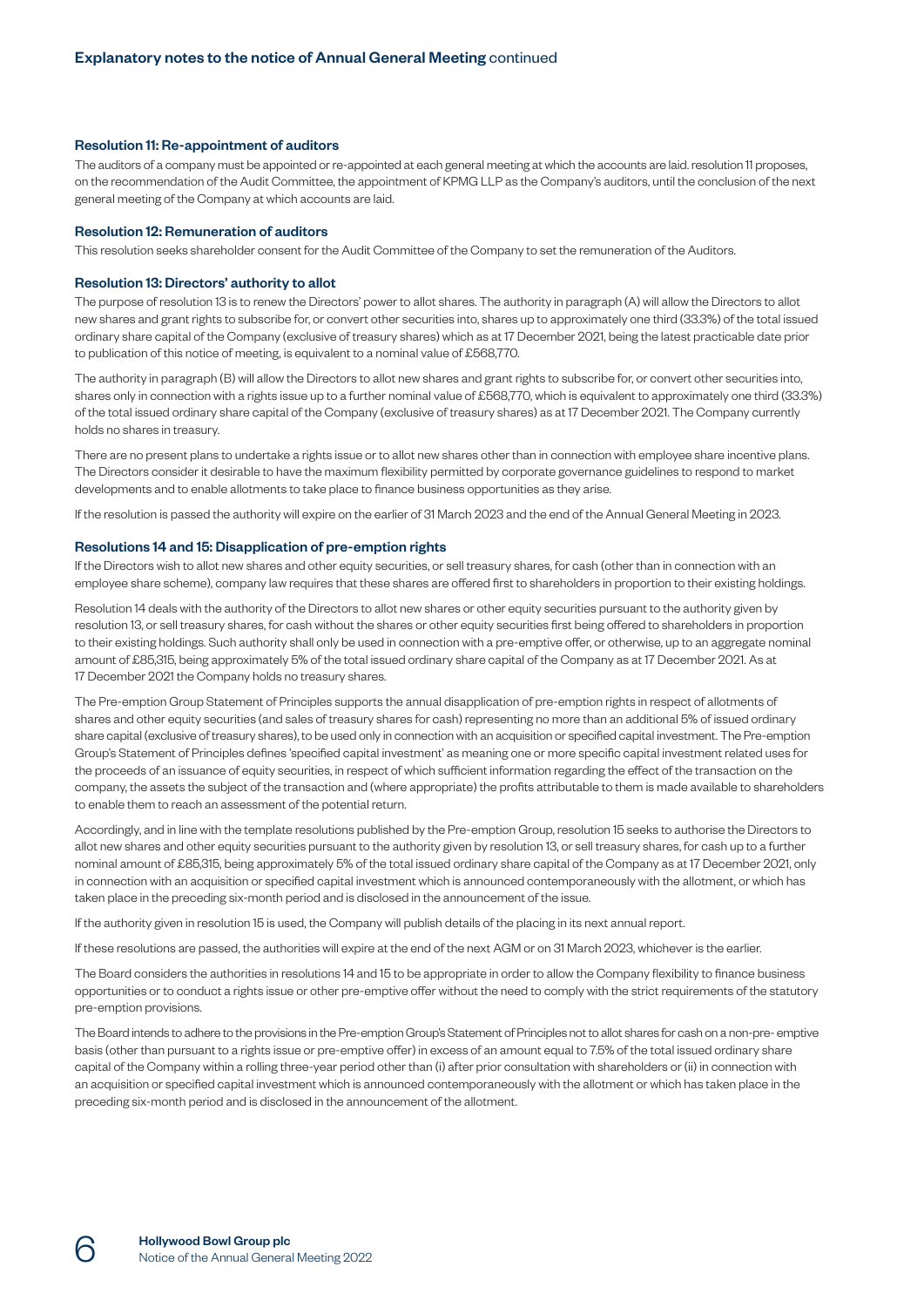### Resolution 16: Purchase of own shares

The effect of resolution 16 is to renew the authority granted to the Company to purchase its own ordinary shares, up to a maximum of 17,063,118 ordinary shares, until the Annual General Meeting in 2023 or 31 March 2023, whichever is the earlier. This represents 10% of the ordinary shares in issue (excluding shares held in treasury) as at 17 December 2021, being the latest practicable date prior to the publication of this notice. The Company's exercise of this authority is subject to the stated upper and lower limits on the price payable.

Pursuant to the Companies Act 2006, the Company can hold any shares which are repurchased as treasury shares and either re-sell them for cash, cancel them, either immediately or at a point in the future, or use them for the purposes of its employee share schemes. Holding the repurchased shares as treasury shares will give the Company the ability to re-sell or transfer them in the future and will provide the Company with additional flexibility in the management of its capital base. No dividends will be paid on, and no voting rights will be exercised in respect of, treasury shares. Shares held as treasury shares will not automatically be cancelled and will not be taken into account in future calculations of earnings per share (unless they are subsequently re-sold or transferred out of treasury).

The Directors consider it desirable and in the Company's interests for shareholders to grant this authority. The Directors have no present intention to exercise this authority, and will only do so if and when conditions are favourable with a view to enhancing net asset value per share.

The Company will not, save in accordance with a predetermined, irrevocable and non-discretionary programme, repurchase shares in the period immediately preceding the preliminary announcement of its annual or interim results as dictated by the Listing Rules or Market Abuse Regulation or, if shorter, between the end of the financial period concerned and the time of a relevant announcement or, except in accordance with the Listing Rules and the Market Abuse Regulation, at any other time when the Directors would be prohibited from dealing in shares.

Options to subscribe for a total of 1,609,634 shares, being 0.94 per cent. of the issued ordinary share capital (excluding treasury shares), were outstanding at 17 December 2021 (being the latest practicable date prior to the publication of this notice). If the existing authority given at the 2021 AGM and the authority being sought under resolution 16 were to be fully used, these would represent 1.17 per cent. of the Company's issued ordinary share capital (excluding treasury shares) at that date.

#### Resolution 17: Notice of general meetings

Under the Companies Act 2006, as amended, the notice period required for all general meetings of the Company is 21 days, though shareholders can approve a shorter notice period for general meetings that are not annual general meetings, which cannot however be less than 14 clear days. Annual general meetings will continue to be held on at least 21 clear days' notice. The shorter notice period for which shareholder approval is sought under resolution 17 would not be used as a matter of routine for such meetings, but only where the flexibility is merited by the business of the meeting and is thought to be to the advantage of shareholders as a whole. In the event that a general meeting is called on less than 21 days' notice, the Company will meet the requirements for electronic voting under The Companies (Shareholders' Rights) Regulations 2009. Shareholder approval will be effective until the Company's next AGM, when it is intended that a similar resolution will be proposed.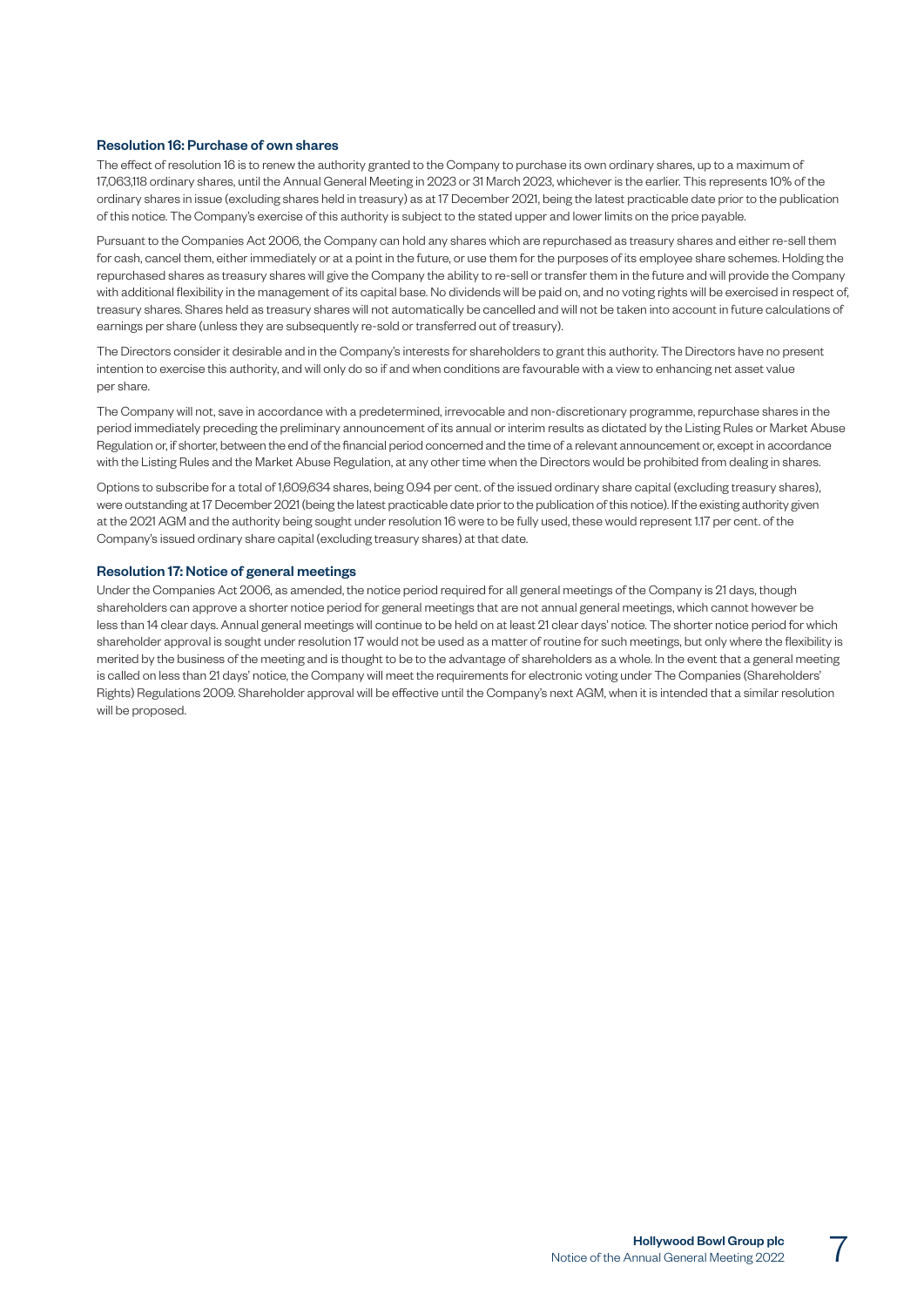- 1. A shareholder is entitled to appoint another person as his or her proxy to exercise all or any of his or her rights to attend, speak and vote at the AGM. A proxy need not be a shareholder of the Company.
- 2. A shareholder may appoint more than one proxy in relation to the AGM, provided that each proxy is appointed to exercise the rights attached to a different share or shares held by that shareholder. Failure to specify the number of shares each proxy appointment relates to or specifying a number which when taken together with the numbers of shares set out in the other proxy appointments is in excess of the number of shares held by the shareholder may result in the proxy appointment being invalid. A proxy may only be appointed in accordance with the procedures set out in notes 3 and 4 below.
- 3. Shareholders may appoint a proxy, and vote, either:
	- by visiting [www.signalshares.com,](http://www.signalshares.com) and following the instructions;
	- by requesting a hard copy form of proxy directly from the registrars, Link Group, by telephone on 0371 664 0300. Calls are charged at the standard geographic rate and will vary by provider. Calls outside the United Kingdom will be charged at the applicable international rate. Lines are open between 9.00am and 5.30pm Monday to Friday excluding public holidays in England and Wales; or
	- in the case of CREST members, by utilizing the CREST electronic proxy appointment service in accordance with the procedures set out in notes 18 to 21 below.
- 4. In order for a proxy appointment to be valid, the appointment must be received by Link Group, PXS 1, Central Square, 29 Wellington Street, Leeds, LS1 4DL, by no later than 9.30am on Wednesday 26 January 2022 (or, if the meeting is adjourned, no later than 48 hours before the time of any adjourned meeting).
- 5. If shareholders return more than one proxy appointment, either by electronic communication or hard copy proxy form, the appointment received last by the registrar before the latest time for receipt of proxies will take precedence. You are advised to read the terms and conditions of use carefully. Electronic communication facilities are open to all shareholders and those who use them will not be disadvantaged.
- 6. In the case of joint holders of a share the vote of the senior holder who tenders a vote, whether in person or by proxy, shall be accepted to the exclusion of the votes of the other joint holders and for this purpose seniority shall be determined by the order in which the names appear in the register of members in respect of the share.
- 7. The right to appoint a proxy does not apply to persons whose shares are held on their behalf by another person and who have been nominated to receive communications from the Company in accordance with Section 146 of the Companies Act 2006 ("nominated persons"). Nominated persons may have a right under an agreement with the member who holds the shares on their behalf to be appointed (or to have someone else appointed) as a proxy. Alternatively, if nominated persons do not have such a right, or do not wish to exercise it, they may have a right under such an agreement to give instructions to the person holding the shares as to the exercise of voting rights.
- 8. Holders of ordinary shares are entitled to attend and vote at general meetings of the Company. The total number of issued ordinary shares (exclusive of treasury shares) in the Company on 17 December 2021, which is the latest practicable date before the publication of this document is 170,631,183 carrying one vote each on a poll. Therefore, the total number of votes exercisable as at 17 December 2021 are 170,631,183.
- 9. Entitlement to vote at the AGM, and the number of votes which may be cast at the meeting, will be determined by reference to the Company's register of members as at close of business on 26 January 2022 or, if the meeting is adjourned, close of business on the day which is two days' prior to the adjourned meeting (as the case may be). In each case, changes to the register of members after such time will be disregarded.
- 10. Any corporation which is a member can appoint one or more corporate representatives who may exercise on its behalf all of its powers as a member provided that they do not do so in relation to the same shares.
- 11. Shareholders should note that, under Section 527 of the Companies Act 2006 members meeting the threshold requirements set out in that section have the right to require the Company to publish on a website a statement setting out any matter relating to: (i) the audit of the Company's accounts (including the auditor's report and the conduct of the audit) that are to be laid before the Annual General Meeting for the financial year ended 30 September 2021; or (ii) any circumstance connected with an auditor of the Company appointed for the financial year ended 30 September 2021 ceasing to hold office since the previous meeting at which annual accounts and reports were laid. The Company may not require the shareholders requesting any such website publication to pay its expenses in complying with Sections 527 or 528 (requirements as to website availability) of the Companies Act 2006. Where the Company is required to place a statement on a website under Section 527 of the Companies Act 2006, it must forward the statement to the Company's auditor not later than the time when it makes the statement available on the website. The business which may be dealt with at the Annual General Meeting for the relevant financial year includes any statement that the Company has been required under Section 527 of the Companies Act 2006 to publish on a website.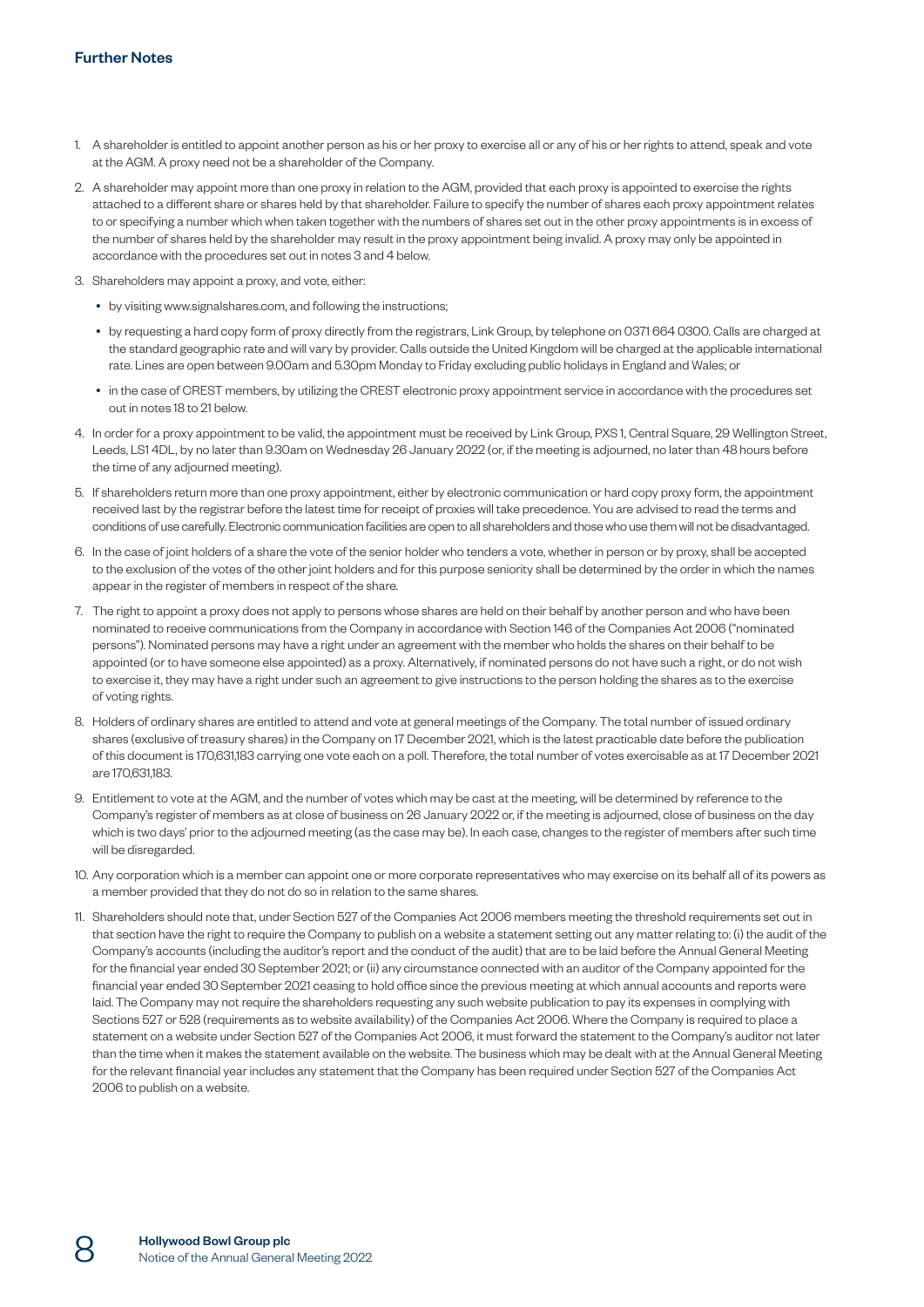- 12. Any shareholder attending the AGM has the right to ask questions relating to the business being dealt with at the meeting which, in accordance with section 319A of the Companies Act 2006 and subject to some exceptions, the Company must cause to be answered. Shareholders who wish to ask questions relating to the business of the meeting can also do so by sending them in advance of the meeting to [hollywoodbowl@prismcosec.com.](mailto:hollywoodbowl@prismcosec.com) Questions may be submitted by shareholders at any time before 9:30am on 26 January 2022. When submitting questions by email, please include your Investor Code (IVC) which can be found on your share certificate. The Board will endeavour to answer any questions so submitted at the AGM and by publishing responses on thematic topics on our website either prior to or as soon as practicable following the meeting.
- 13. A copy of this notice and other information required by Section 311A of the Companies Act 2006 can be found at [www.hollywoodbowlgroup.com.](http://www.hollywoodbowlgroup.com)
- 14. Each of the resolutions to be put to the AGM will be voted on by poll. A poll reflects the number of voting rights exercisable by each member and so the Board considers it a more democratic method of voting. The results of the poll will be published on the Company's website and notified via a Regulatory Information Service once the votes have been counted and verified.
- 15. Members may not use any electronic address provided in either this notice of meeting or any related documents (including any form of proxy) to communicate with the Company for any purposes other than those expressly stated.
- 16. Copies of Directors' service contracts or letters of appointment will be available on request during usual business hours on any weekday (Saturdays, Sundays and public holidays excluded) at the registered office of the Company at Focus 31 West Wing, Cleveland Road, Hemel Hempstead Industrial Estate, Hemel Hempstead, Hertfordshire HP2 7BW up to and including the date of the AGM, and at Investec Bank plc, 30 Gresham Street, London EC2V 7QP from 15 minutes before the AGM until it ends.
- 17. Except as provided above, shareholders who have general queries about the AGM should either call the registrar's helpline on 0371 664 0300, or write to the registrar, Link Group, 10<sup>th</sup> Floor, Central Square, 29 Wellington Street, Leeds, LS1 4DL. No other methods of communication will be accepted.

#### For crest members only:

- 18. CREST members who wish to appoint a proxy or proxies for the AGM (or any adjournment of it) through the CREST electronic proxy appointment service may do so by using the procedures described in the CREST Manual. CREST personal members or other CREST sponsored members, and those CREST members who have appointed a voting service provider(s), should refer to their CREST sponsor or voting service provider(s) who will be able to take the appropriate action on their behalf.
- 19. In order for a proxy appointment or instruction made using the CREST service to be valid, the appropriate CREST message ('CREST Proxy Instruction') must be properly authenticated in accordance with Euroclear UK & Ireland Limited's specifications and must contain the information required for such instructions, as described in the CREST Manual. The message, regardless of whether it constitutes the appointment of a proxy or is an amendment to the instruction given to a previously appointed proxy, must, in order to be valid, be transmitted so as to be received by the issuer's agent (ID: RA10) by no later than 9.30am on Wednesday 26 January 2022 (or, if the meeting is adjourned, no later than 48 hours before the time of any adjourned meeting). For this purpose, the time of receipt will be taken to be the time (as determined by the timestamp applied to the message by the CREST Applications Host) from which the issuer's agent is able to retrieve the message by enquiry to CREST in the manner prescribed by CREST. After this time, any change of instructions to proxies appointed through CREST should be communicated to the appointee through other means.
- 20. CREST members and, where applicable, their CREST sponsors or voting service providers should note that Euroclear UK & Ireland Limited does not make available special procedures in CREST for any particular messages. Normal system timings and limitations will therefore apply in relation to the input of CREST Proxy Instructions. It is the responsibility of the CREST member concerned to take (or, if the CREST member is a CREST personal member or sponsored member or has appointed a voting service provider(s), to procure that his or her CREST sponsor or voting service provider(s) take(s)) such action as shall be necessary to ensure that a message is transmitted by means of the CREST system by any particular time. In this connection, CREST members and, where applicable, their CREST sponsors or voting service providers are referred, in particular, to those sections of the CREST Manual concerning practical limitations of the CREST system and timings.
- 21. The Company may treat a CREST Proxy Instruction as invalid in the circumstances set out in Regulation 35(5)(a) of the Uncertificated Securities Regulations 2001.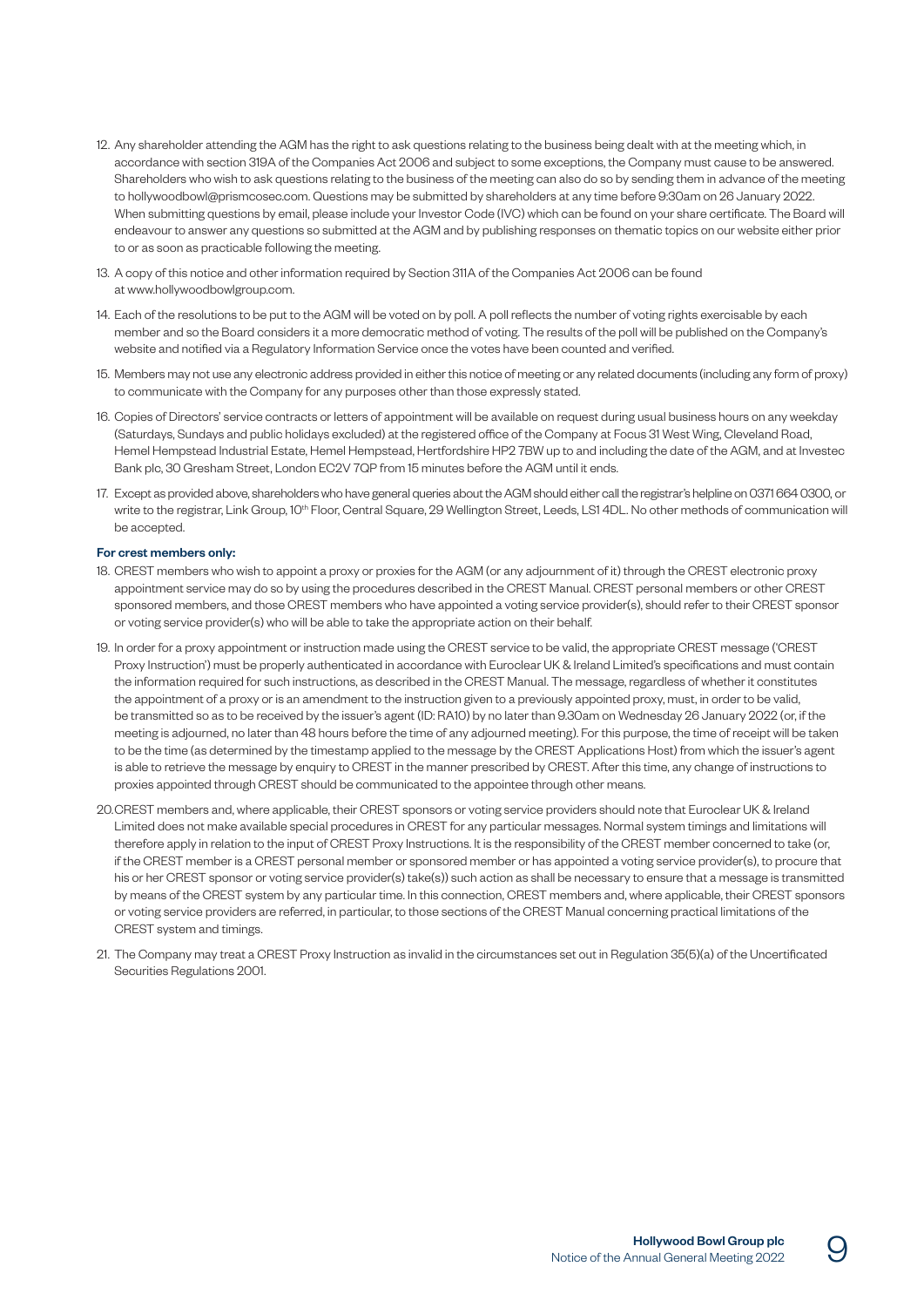## Peter Boddy

## Non-Executive Chairman Appointment

Peter joined the Group as Non-Executive Chairman in 2014.

#### Skills and experience

Peter has extensive non-executive experience at Board level, including roles at Thwaites plc (SID and Chair of Remuneration Committee 2007-2015), Novus Ltd (Chairman 2015-2018), Xercise4less (Chairman 2013-2019) and the Harley Medical Group (Chairman 2012-2019). Previously, he held the position of CEO or Managing Director in a number of successful private equity-backed leisure sector companies including Fitness First UK, Megabowl Group Limited and Maxinutrition Limited. Peter has a degree in economics from De Montfort University and an MBA from Warwick Business School.

Committee membership

# N

## Stephen Burns

## Chief Executive Officer Appointment

Stephen joined the Group as Business Development Director in 2011. He was promoted to Managing Director in 2012 and became Chief Executive Officer in 2014.

#### Skills and experience

Before joining the Group, Stephen worked within the health and fitness industry, holding various roles within Cannons Health and Fitness Limited from 1999. He became sales and client retention director in 2007 upon the acquisition of Cannons Health and Fitness Limited by Nuffield Health, and became regional director in 2009. In 2011, Stephen was appointed to the operating board of MWB Business Exchange, a public company specialising in serviced offices, meeting and conference rooms, and virtual offices.

Stephen was appointed Chairman at the Club Company Limited (operator of UK country clubs) in 2018.

## Laurence Keen

## Chief Financial Officer Appointment

Laurence joined the Group as Finance Director in 2014.

#### Skills and experience

Laurence has a first-class degree in business, mathematics and statistics from the London School of Economics and Political Science. He qualified as a chartered accountant in 2000 and has been an ICAEW Fellow since 2012. Previously, Laurence was UK development director for Paddy Power from 2012. He has held senior retail and finance roles for Debenhams PLC, Pizza Hut (UK) Limited and Tesco PLC.

Laurence was appointed Non-Executive Director at Tortilla Mexican Grill plc in 2021.

## Melanie Dickinson

### Chief People Officer Appointment

Melanie joined the Group as Talent Director in October 2012.

#### Skills and experience

Melanie has over 20 years of HR experience across the leisure and hospitality sectors.

Starting her career in retail operations before moving into HR, Melanie has held HR roles at Pizza Express, Holmes Place Health Clubs and Pizza Hut UK; as well as obtaining a post graduate diploma in Personnel and Development.

Most recently, she headed the People function at Zizzi Restaurants, part of the Gondola group.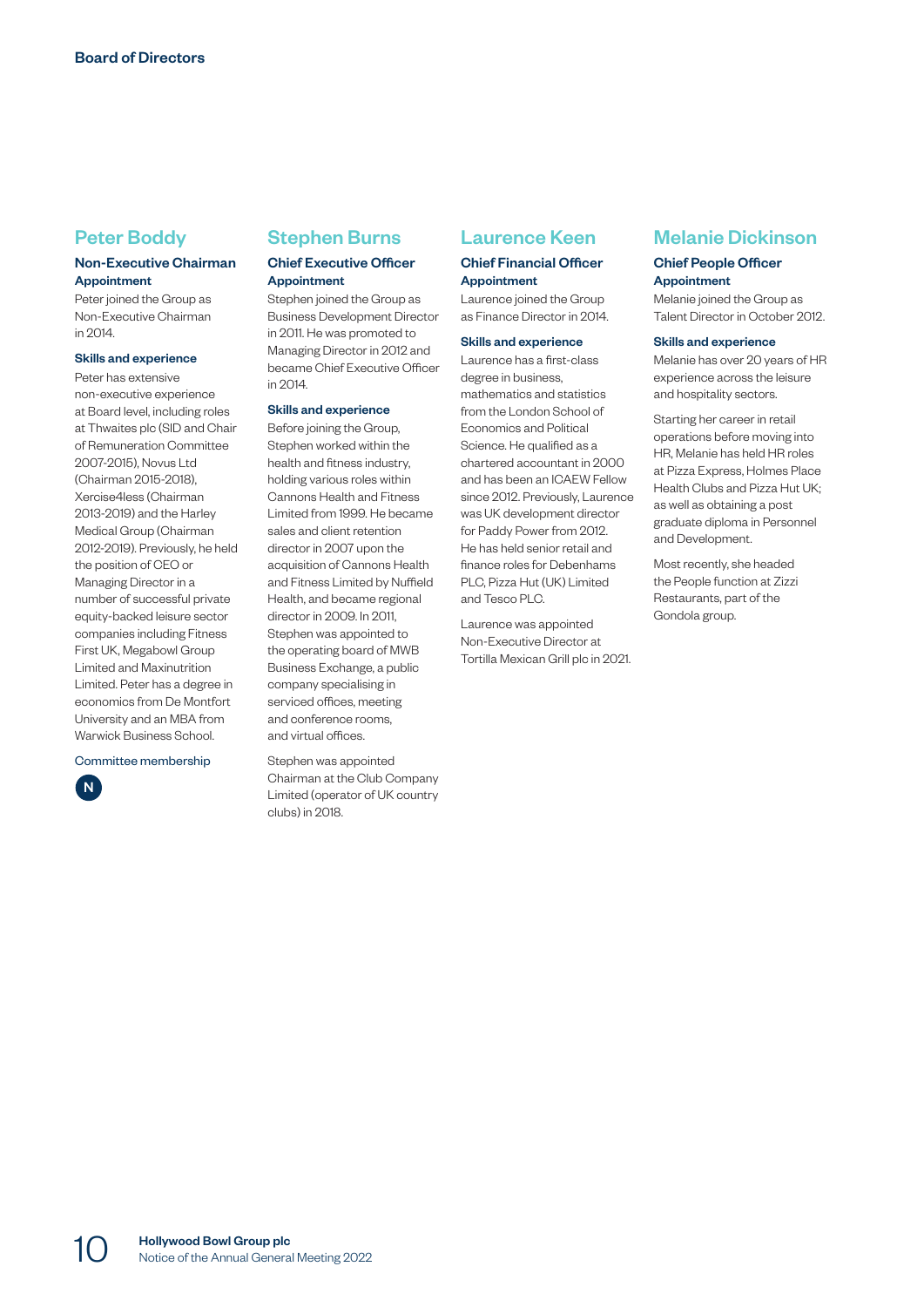## Nick Backhouse

## Senior Independent Non-Executive Director Appointment

Nick joined the Group as Senior Independent Non-Executive Director in June 2016.

#### Skills and experience

Nick has extensive experience at board level, including non-executive roles at Guardian Media Group plc (2007- 2017) where he was also the Senior Independent Director, All3Media (2011- 2014) and Marston's PLC (2012-2018), and has chaired the Audit Committees of each of those businesses. He is currently Chairman at the Giggling Squid Restaurant Group, the Senior Independent Director at Loungers plc and a Non-Executive Director and chair of the Audit Committee at Hyve Group plc. In his executive career, Nick was the Deputy Chief Executive Officer of the David Lloyd Leisure Group and was previously Group Finance Director of NCP, Chief Financial Officer of the Laurel Pub Company and CFO of Freeserve PLC. Prior to that, he was a Board Director of Baring Brothers International. Nick is a Fellow of the ICAEW and has an MA in economics from Cambridge University.

Committee membership



## Claire Tiney

### Independent Non-Executive Director Appointment

Claire joined the Group as an Independent Non-Executive Director in June 2016.

#### Skills and experience

Claire has over 20 years' board level experience encompassing executive and non-executive roles in blue-chip retailing, property development and the services sector across the UK and Western Europe. Claire spent 20 years as an executive director in a number of businesses including Homeserve plc, Mothercare plc and WH Smith Group plc. Most recently, Claire was HR Director at McArthurGlen Group, the developer and owner of designer outlet malls throughout Europe. Claire was previously Senior Independent Director at Topps Tiles and retired from the Board in June 2021 having served nine years. She is currently Non Executive Director and Chair of the Remuneration Committee at Volution Plc. She has an MBA from Stirling University.

Committee membership



## Ivan Schofield

### Independent Non-Executive Director Appointment

Ivan joined the Group as an Independent Non-Executive Director in October 2017.

#### Skills and experience

Ivan has extensive experience in the leisure sector in the UK and across continental Europe. He held a number of senior roles for Yum Brands Inc. over 15 years, notably as Managing Director of KFC France and Western Europe and more recently as CEO of itsu. Prior to this, he held roles at Unilever and LEK Consulting. Ivan runs his own executive coaching and leadership development business and is also Non-Executive Director of Thunderbird Fried Chicken Limited. Ivan holds a BSc in economics with econometrics from the University of Bath, an MBA from INSEAD and is a graduate of the Meyler Campbell Business Coaching Programme.

Committee membership



## Committee membership

| A Audit Committee        |
|--------------------------|
| Nomination Committee     |
| R Renumeration Committee |
| Chair                    |
| Member                   |